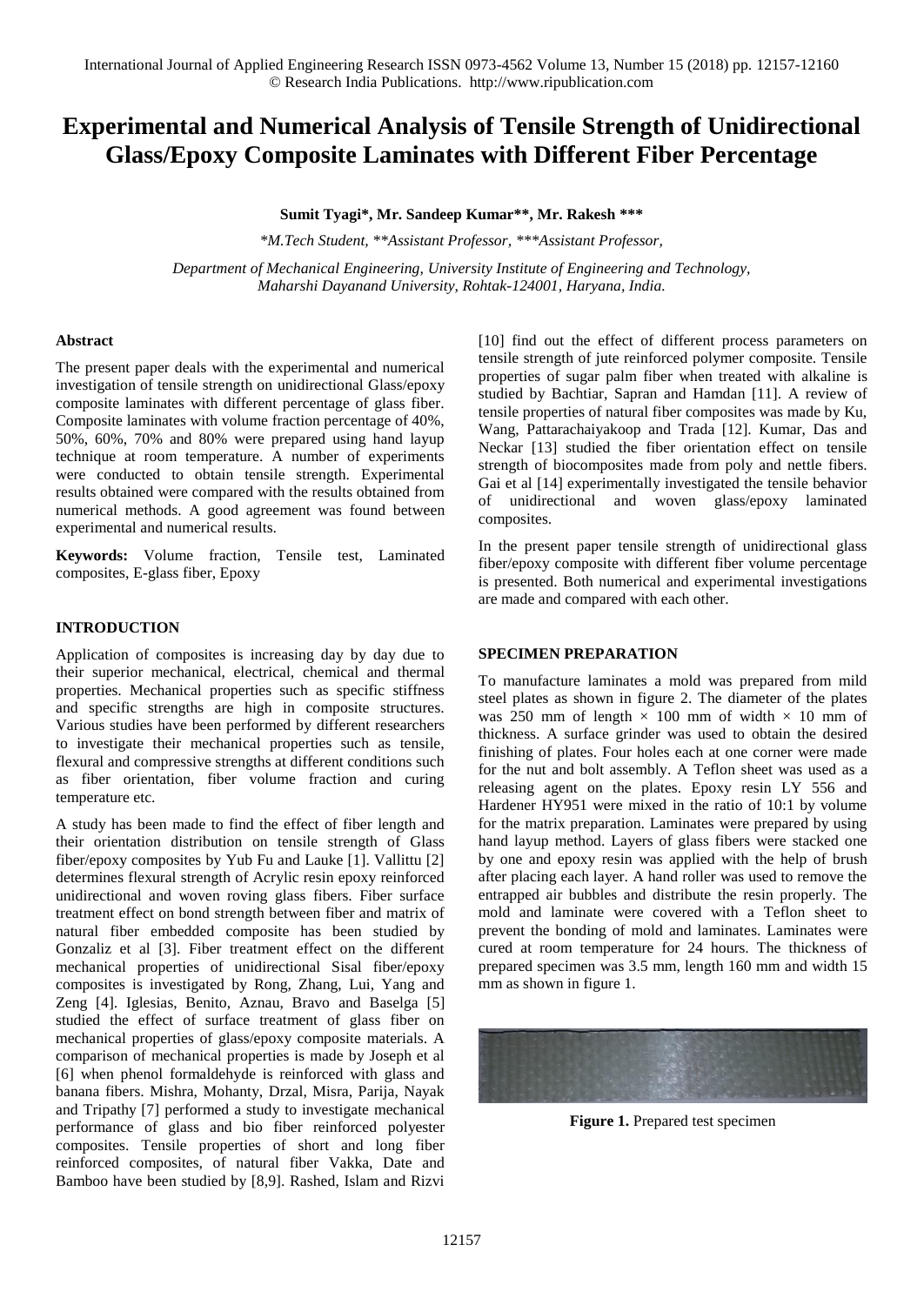International Journal of Applied Engineering Research ISSN 0973-4562 Volume 13, Number 15 (2018) pp. 12157-12160 © Research India Publications. http://www.ripublication.com



**Figure 2.** Bottom mold plate with Teflon sheet

#### **EXPERIMENTAL SETUP AND TESTING PROCEDURE**

Tensile tests were performed at room temperature with a speed of 2 mm/min and with a span length of 60 mm as per ASTM D638 standard test method on FIE make universal testing machine at UIET, MDU, Rohtak as shown in figure 3. Load vs displacement graphs were plotted during tensile test.



**Figure 3.** Test Setup

#### **NUMERICAL ANALYSIS**

In second part a numerical study was done by using mechanics of composites. The equation used for numerical investigation is given as:

$$
\sigma_c = E_f \varepsilon_f V_f + E_m \varepsilon_m V_m
$$

Where,

 $\sigma_c$  = Composite strength

 $E = Young's$  modulus

ε = Strain

$$
V = Volume fraction
$$

In the above equation 'c' subscript is used for the composite, 'f' subscript is used for the fiber and 'm' subscript is used for the matrix. Young's modulus  $E_f$  and  $E_m$  for the fiber and matrix are 40 GPa and 3.5 GPa respectively.

# **RESULTS AND DISCUSSIONS**

General behavior of composites with different volume fractions of 40%, 50%, 60%, 70% and 80% are obtained from the load vs displacement graphs from computerized universal testing machine. Load vs displacement graphs for different volume fraction specimens are plotted as shown in figure 4.



**(a)**











**(d)**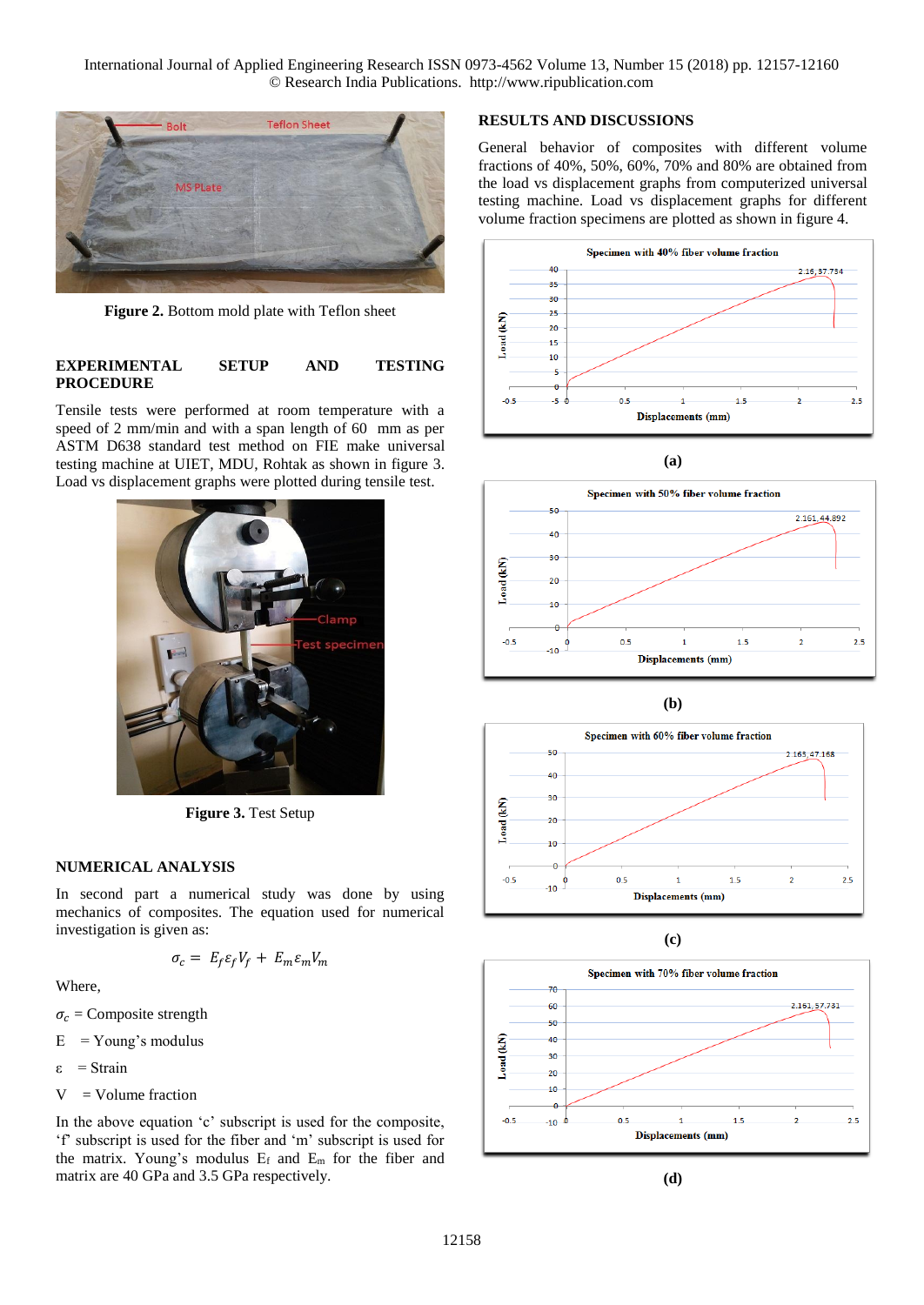International Journal of Applied Engineering Research ISSN 0973-4562 Volume 13, Number 15 (2018) pp. 12157-12160 © Research India Publications. http://www.ripublication.com



**(e)**

**Figure 4.** a,b,c,d and e represents the load vs displacement graphs of specimens with different volume fractions

It is observed from the load vs displacement graphs that the composite laminate shows brittle behavior. Results obtained from load vs displacement graphs with various volume fractions and numerical analysis are shown in table 1

| <b>Specimen</b> | <b>Strain</b> | <b>Strengths (MPa)</b>        |        | <b>Error</b> |
|-----------------|---------------|-------------------------------|--------|--------------|
|                 |               | <b>Experimental Numerical</b> |        | $($ %)       |
| $S(V_f = 40\%)$ | 0.036         | 37.734                        | 34.209 | 9.341        |
| $S(V_f = 50\%)$ | 0.036         | 44.892                        | 41.107 | 8.431        |
| $S(V_f = 60\%)$ | 0.037         | 47.168                        | 49.339 | $-2.307$     |
| $S(V_f = 70\%)$ | 0.037         | 57.731                        | 56.429 | 2.255        |
| $S(V_f = 80\%)$ | 0.038         | 66.654                        | 65.236 | 2.127        |

**Table 1.**

- It is observed from that specimen with least volume fraction of glass fiber fails at lowest load in comparison to that of the laminates with higher volume fractions of fibers.
- It is also observed that the contribution of epoxy resin in tensile strength is negligible in comparison to the Glass fiber, which shows that the main function of epoxy resin is to hold the glass fiber in composites.

Tensile strength of the specimen with fiber of 80% volume fraction has the tensile strength of 1242.6 Mpa, tensile strength of laminate with a volume fraction of 40% fiber is 651.6 Mpa which is 47.561% lower than the laminate with fiber of 80% volume fraction.

Least error is observed between experimental and numerical a result which shows a good agreement between experimental and numerical results.

#### **CONCLUSIONS**

Based on the results obtained from experimental and numerical study the broad conclusion that can be made are as follows:

 Load vs displacement graphs of E-glass epoxy composite shows brittle behavior

- Tensile strength increases with increase volume fraction of glass fiber in glass fiber/epoxy laminates
- Glass fiber dominates in tensile strength in comparison of matrix material i.e., epoxy resin.
- Change in volume fraction of glass fiber has almost negligible effect on the strain produced in laminates.

### **REFERENCES**

- [1] Yun Fu S, Lauke B. Effects of fiber length and fiber orientation distribution on the tensile strength of shortfiber-reinforced polymers. Compos Sci and Tech 1996;56:1179-1190/
- [2] Pekka K, Vallittu. Flexural properties of acrylic resin polymers reinforced with unidirectional and woven glass fibers. The jour of Pros Dent 1999;81:318-326.
- [3] Gonzalez AV, Cervantes JM, Olayo R, Franco PJH. Effect of fiber surface treatment on the fiber-matrix bond strength of natural fiber reinforced composites. Compos Part B 1999;30:309-320.
- [4] Rong MZ, Zhang MQ, Liu Y, Yang GC, Zeng HM. The effect of fiber treatment on the mechanical properties of unidirectional sisal-reinforced epoxy composites. Compos Sci and Tech 2001;61:1437-1447.
- [5] Iglesias JG, Benito JG, Aznar AJ, Bravo J, Baselga J. Effect of glass fiber surface treatments on mechanical strength of epoxy based composite materials. Jou of Collo and Inter Sci 2002;250:251-260
- [6] Joseph S, Sreekala MS, Oommen Z, Koshy P, Thomas S. A comparison of the mechanical properties of phenol formaldehyde composite reinforced with banana fibers and glass fibers. Compos Sci and Tech 2002;62:1857- 1868.
- [7] Mishra S, Mohanty AK, Drzai LT, Misra M, Parija S, Nayak SK, Tripathy SS. Studies on mechanical performance of biofiber/glass reinforced polyester hybrid composites. Compos Sci and Tech 2003;63:1377-1385.
- [8] Hassan A, Yahya R, Yahaya AH. Tensile, impact and fiber length properties of injection-molded short and long glass fiber-reinforced polyamide 6,6 composites. 2004.
- [9] Murali Mohan Rao K. Extraction and tensile properties of natural fibers: Vakka, date and bamboo. Compos Struc 2007;77:288-295.
- [10] Rashed HMMA, Islam MA, Rizvi FB. Effects of process parameters on tensile strength of jute reinforced thermoplastic composites. Journ of Naval Arch and Marine Engg 2006.
- [11] Bachtiar D, Sapuan SM, Hamdan MM. The effect of alkaline treatment on tensile properties of sugar palm fiber reinforced epoxy composites. Mater and design 2008;29:1284-1290.